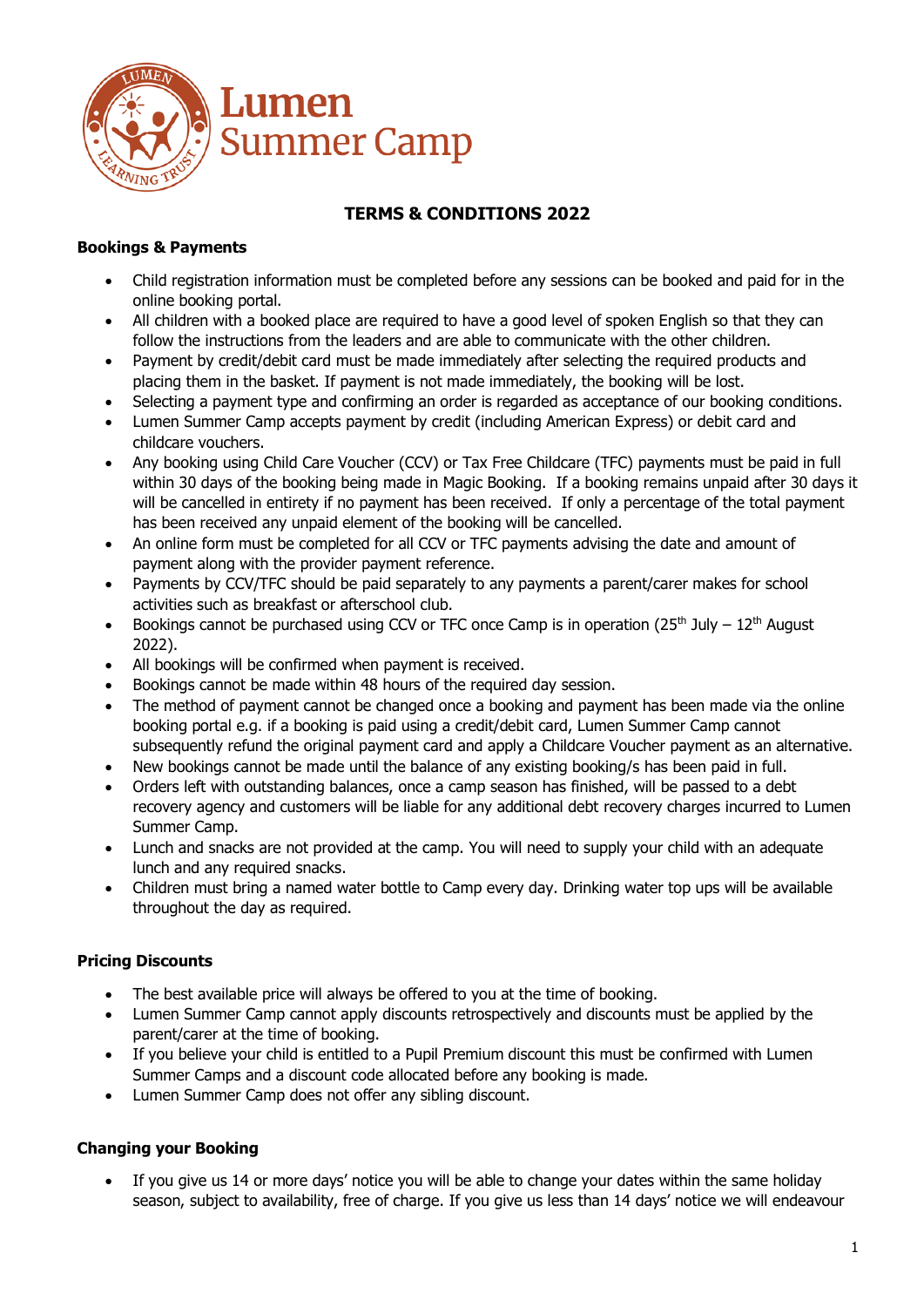to change your dates within the same holiday season, but it must be noted there will be an increased likelihood that Lumen Summer Camp will not be able to accommodate your request.

- We are unable to make any changes with less than 14 days' notice, unless an exceptional circumstance is encountered.
- If sessions were purchased at the discounted Early Bird price, and the parent/carer wishes to amend the dates booked once the discounted price has ceased, the booking will then be recalculated using the standard daily rate, which may result in an additional charge.
- Where a session is changed for another date the original session will be lost immediately. No sessions will be held or reserved.

### **Cancelling your Booking**

- If you give us at least 14 days' notice before the date(s) you would like to cancel, we will refund any monies paid via credit/debit card back to the card you paid with. If you have paid by Childcare Voucher and your voucher provider accepts refunds, you can request the refund to be returned to your provider. Ascertaining whether a voucher provider accepts refunds is the responsibility of the parent/carer, not Lumen Summer Camp. We are unable to refund any CCV/TFC payments direct to the parent/carer.
- If you give us less than 14 days' notice before the date(s) you would like to cancel, no refund is available.
- In the case of illness/injury, refunds cannot be applied.
- $\bullet$  We reserve the right to process refunds from  $1^{st}$  September 2022 onwards.
- No credit notes will be issued for use at future Camps.
- Where a session is cancelled it will be lost immediately. No sessions will be held or reserved.

#### **Venue Cancellation**

• In exceptional circumstances we may have to cancel particular dates, in this event, we will try to give those booked onto the programme at least 14 days' notice and will offer a suitable alternative if one is available, or refund all monies paid for the dates cancelled, if preferred.

#### **Adverse Weather Conditions**

- In the unlikely case that we are unable to run the camp due to adverse weather conditions Lumen Summer Camp will offer a full refund or credit for another day.
- Lumen Summer Camp will endeavour to advise customers of any closure by means of email, text or notification on the Lumen Learning Trust website as soon as possible. The website will be updated with the most up-to-date information.
- If customers are unable to attend camp during adverse weather conditions but the camp is open, no refund will be applicable.
- Adverse weather conditions are determined by either an Amber or Red weather warning issued by the met office via local or national TV & Radio or via the website [www.metoffice.gov.uk.](http://www.metoffice.gov.uk/)
- It is the responsibility of parents/carers to ensure children have appropriate clothing and sun protection.

#### **Available Dates and Activities**

- All the information in our literature is correct at time of printing.
- Changes may occur and, if so, Lumen Summer Camp will inform parents via our website and Facebook feed as quickly as possible.
- Not every activity pictured in any of our literature is available at any given time.
- Activity programmes are subject to change in the event of unsuitable weather or other circumstances beyond our control.
- Activity timetables displayed on camp are a guide and are subject to change. Specific extra activities are scheduled in as much as possible. If you are booking individual days, we cannot guarantee these activities will fall on those particular days.
- Please discuss timetable changes with the Camp Leaders and team.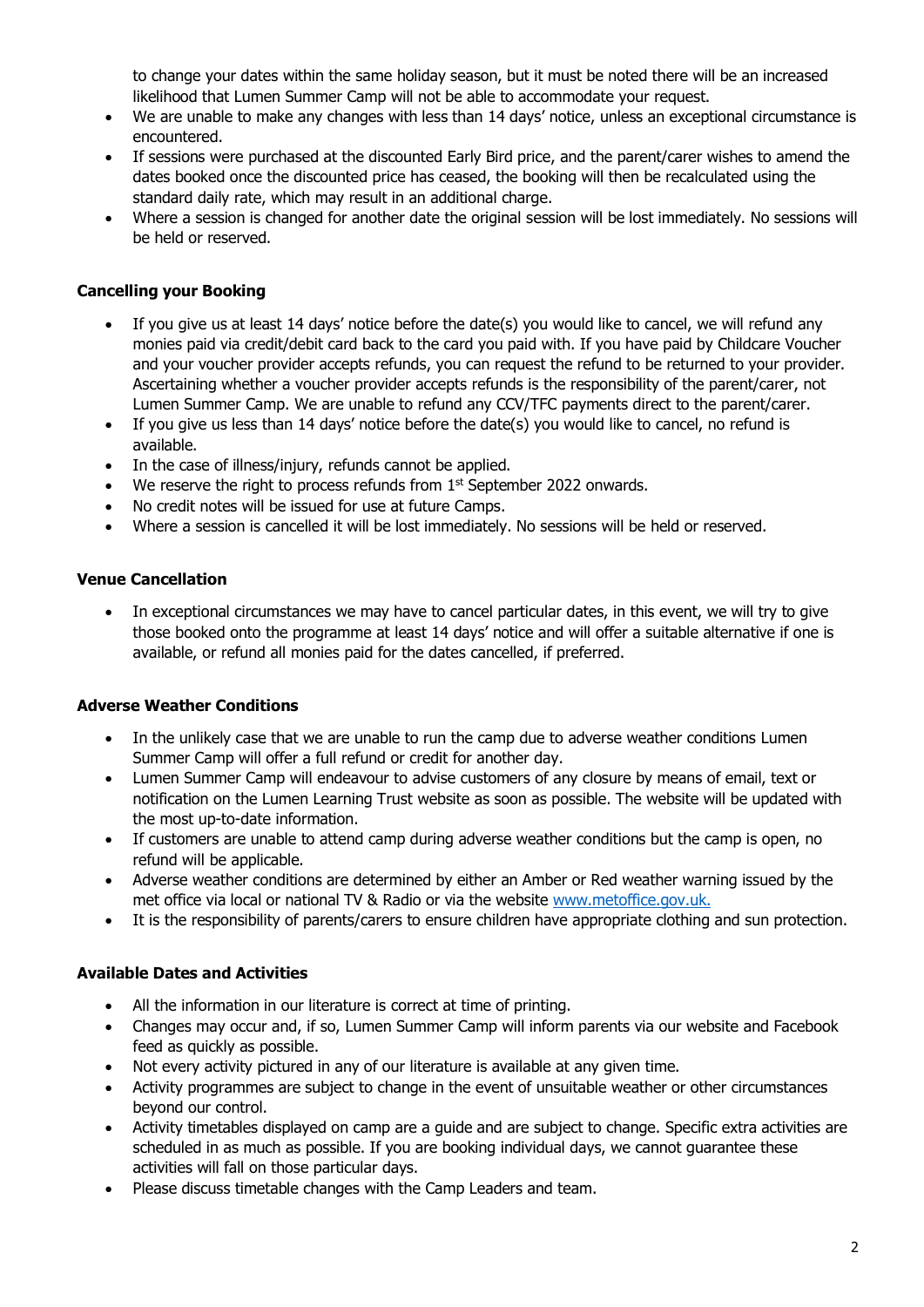• Any group age ranges are dependent on the number of children in attendance and may vary from the time of booking.

## **Hours of operation**

- Our standard hours for the Camp are 8.30am to 4.30pm.
- Doors close at 8.50am. If you will be arriving after this time, you must contact the Camp Leader to gain access via the Camp mobile telephone number found on our website.
- A pick-up window of 4.30pm-5.00pm is included within the standard price.
- All children must be picked up by 5.00pm.
- If for any reason you are unable to collect by 5.00pm, we ask that you call the Camp Leader as soon as possible via the Camp mobile telephone number found on our website.
- Staff will wait with your child until they are collected.
- You will be charged a late pick-up fee of £20 for every 15 minutes after 5.00pm to cover the additional staffing cost.
- If we have no contact from a parent/quardian by 5.15pm, we will contact Social Services to advise them we have an uncollected child.
- We reserve the right to refuse future bookings from parents who continually pick up late.
- We are unable to dismiss any child between 3.50pm-4.30pm, unless for a medical appointment. Requests for early afternoon pick-ups will otherwise be declined by Camp Leaders.

### **Early & Late Club hours of operation**

- Our standard hours for the Early Club are 8.10am-8.30am.
- Our standard hours for the Late Club are 5.00pm-5.45pm.
- If your child arrives after 8.30am, no refund will be given for the Early Club session purchased for the date in question.
- If your child is collected prior to Late Club starting, no refund will be given for the Late Club session purchased for the date in question.
- All children must be picked up by 5.45pm without fail.
- If for any reason you are unable to collect by 5.45pm, we ask that you call the Camp Leader as soon as possible via the Camp mobile telephone number found on our website.
- Staff will wait with your child until they are collected.
- You will be charged a late pick-up fee of  $E20$  for every 10 minutes after 5.45pm to cover the additional staffing cost.
- If we have no contact from a parent/quardian by 6.00pm, we will contact Social Services to advise them we have an uncollected child.
- We reserve the right to refuse future bookings from parents who continually pick up late.

## **Our collection and drop off service**

- A collection and drop off service is available, chargeable at  $£1.00$  per daily return journey. This service must be booked in advance using our online booking system.
- No reimbursement will be made if only one part of the journey is used by a child.
- Camp children of any age are able to use the minibus service.
- The minibus used is Lumen Learning Trust property and will be driven by a member of Lumen Learning Trust staff.
- Children will be collected and dropped off directly outside the main school entrance of each drop off point. For Riverbridge Primary School this will be at the Park Avenue site.
- The child's responsible adult MUST stay with the child in the morning until they enter the minibus.
- Stated collection and drop off times shown in our FAQs may vary slightly due to circumstances out of our control such as adverse traffic or weather conditions. We will not be held liable financially or otherwise for any delays made to the responsible adult's onward journey.
- No child will depart the minibus without a responsible adult being present. The responsible adult will be required to provide the security password before the child is released.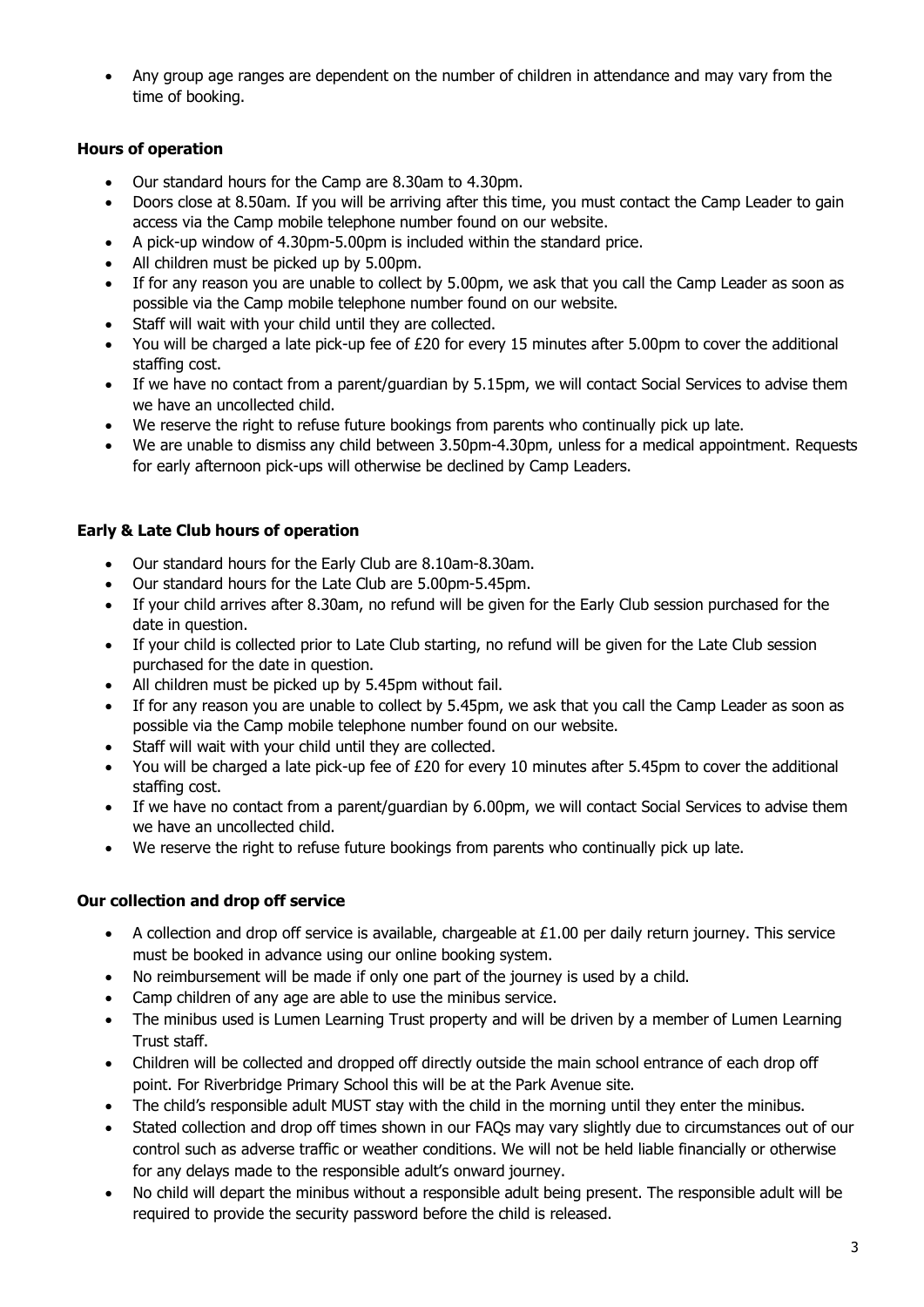- If a responsible adult does not arrive within the 10 minute wait window the child will be taken back to the Summer Camp site. The responsible adult will be required to make their own arrangements to collect their child from this site. Lumen Summer Camp will not reimburse any additional travel costs incurred by the responsible adult.
- If a child returns to the Summer Camp site Lumen Summer Camp will, at our discretion, charge the late pick up fee for this additional time.
- It is the sole responsibility of the child's responsible adult to ensure the child is at the collection and drop off location.
- If a child arrives at the location and the minibus has departed, the responsible adult must ensure the child joins the Summer Camp at the Summer Camp site.
- We will not reimburse any alternative travel costs incurred by a responsible adult due to lateness.
- No refund will be given for time lost at the Summer Camp as a consequence of missing the minibus.

#### **Insurance**

• All children in our care are covered by our Public Liability Insurance.

#### **Friend Requests**

• The Lumen Summer Camp ethos ensures that children will make new friends on camp. Camp groups fill up on a first-come, first-served basis. There is no guarantee that friends - or siblings - can always be placed together. Please note 3, 4 and 5 year olds cannot be moved to an older age group due to being on the Ofsted Early Years Register.

#### **Health Policy**

- Lumen Summer Camp requires that all children who are ill or infectious be kept home for the full duration of their ailment, and for 48 hours after the last symptom occurs.
- Lumen Summer Camp will only administer medication if it has been prescribed by a doctor or other health professional. This medication must be recorded on the child's Medical Needs tab contained within the booking and payment system.
- There is no refund available in the case of illness/injury.

#### **Toilet training**

- Lumen Summer Camp asks that children attending camp have been toilet-trained. If a child is still in nappies, he/she is unsuitable for camp activities, and the Lumen Learning Trust asks that the child is not booked onto camp.
- Lumen Summer Camp understands that accidents can happen, and suggests that younger children bring a change of clothes. Lumen Summer Camp may ask parents to remove a child who soils persistently – in which case no refund will be given.

#### **First Aid**

- In the event of an accident, first aid will be administered to children in our care, and the emergency services will be called if necessary.
- Essential prescribed medication must be handed in to the Camp Leader for safe-keeping. All Lumen Summer Camp First Aid policies are in line with Ofsted recommendations.

#### **Use of the Camp swimming pool**

- The pool will be available for use by all children subject to COVID-19 restrictions.
- Our pool is 15 metres long by 6 metres wide. The depth is 1 metre throughout.
- A maximum of 37 children can use the pool at any one time.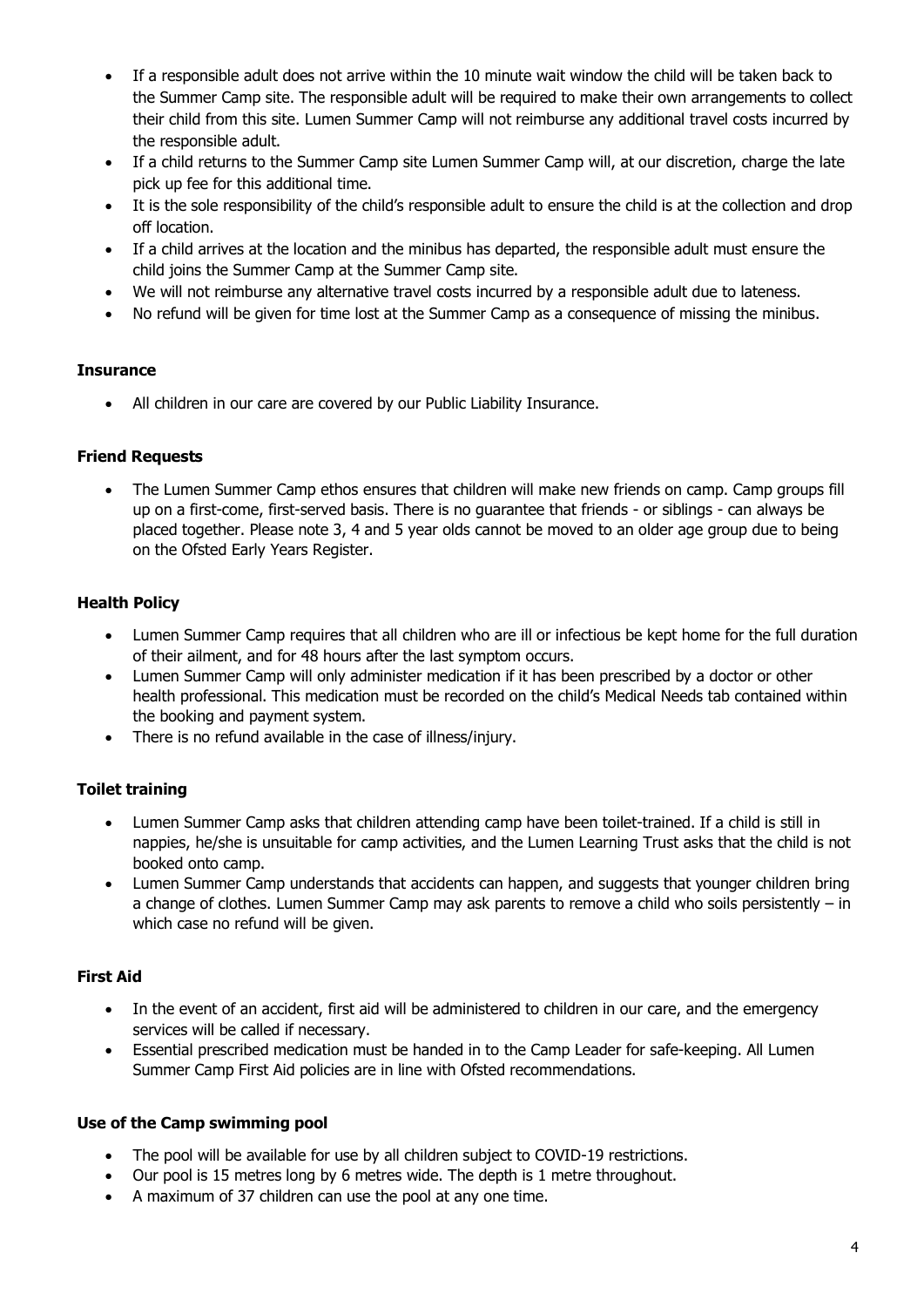- Every Camp attendee will have the opportunity to the use the pool daily. The time of any swimming session may fluctuate each day depending upon the level of demand and other activities being run.
- There may be unforeseen occasions where the pool must be closed for health and safety reasons. In the event of the pool closing no refund (part or whole) will be payable for the session/s affected.
- When completing a booking for your child, we ask whether they can swim 15 metres.
	- o If you say 'No' you must ensure that your child comes to Camp with a suitable buoyancy aid, clearly named.
	- $\circ$  If you answer 'Yes', please be advised that your child will need to demonstrate their ability to the lifeguard by confidently swimming 3 widths of the pool. If they put their feet down or display a lack of water confidence, they will need to come to Camp with a suitable buoyancy aid, clearly named before being able to use the pool.
- Please note, that a swimming cap must be worn at all times when using the pool. We ask that parents provide a swimming cap for their child.
- There will be a member of Lumen Camp staff present during all swimming activities.
- There will be a fully trained and accredited lifeguard present during all swimming activities.

#### **Notice of Absence**

• If a child is not attending a scheduled day at camp or will be arriving late due to an exceptional circumstance, parents/carers must telephone the Camp Administrator by latest 9.00am to allow us to update our records.

### **Lost Property**

- All personal items brought into the Camp must be named.
- Lumen Summer Camp is not liable for any lost or damaged property on camp.
- Lost property will remain on camp until the last day of camp and should be collected before the last day.
- Unclaimed lost property will be given to charity and will not be left at the school.

#### **Photography and Video**

- Please be aware that Lumen Summer Camp occasionally take photographs/videos of children in attendance for promotional and informational material.
- We ask for your consent indicating that your child can be included in any photographs or videos during the online registration process.
- To avoid identification your child's image will never be associated with their name in photographs, videos or publications.
- Under no circumstances should images be taken at Camp by children using their personal mobile devices.

#### **Mobile Phones and Electronic Devices**

- All electrical devices are prohibited on camp. Children must hand in their mobile device upon arrival at Camp. If a mobile device is subsequently found on their person, children will be asked to place the device in the Camp Leader box which will be locked and secured at all times.
- Parents/Guardians are required to contact the Camp Leader if they wish to speak with their child during the camp day.
- Lumen Summer Camp will not take any responsibility for the damage or loss of any electronic devices that are brought into camp.

#### **Equal Opportunities and Child Protection**

- Lumen Summer Camp supports equality and welcomes all children, regardless of their gender, ability, race or religion.
- Each child attending camp is of equal value and is entitled to equal access of opportunity.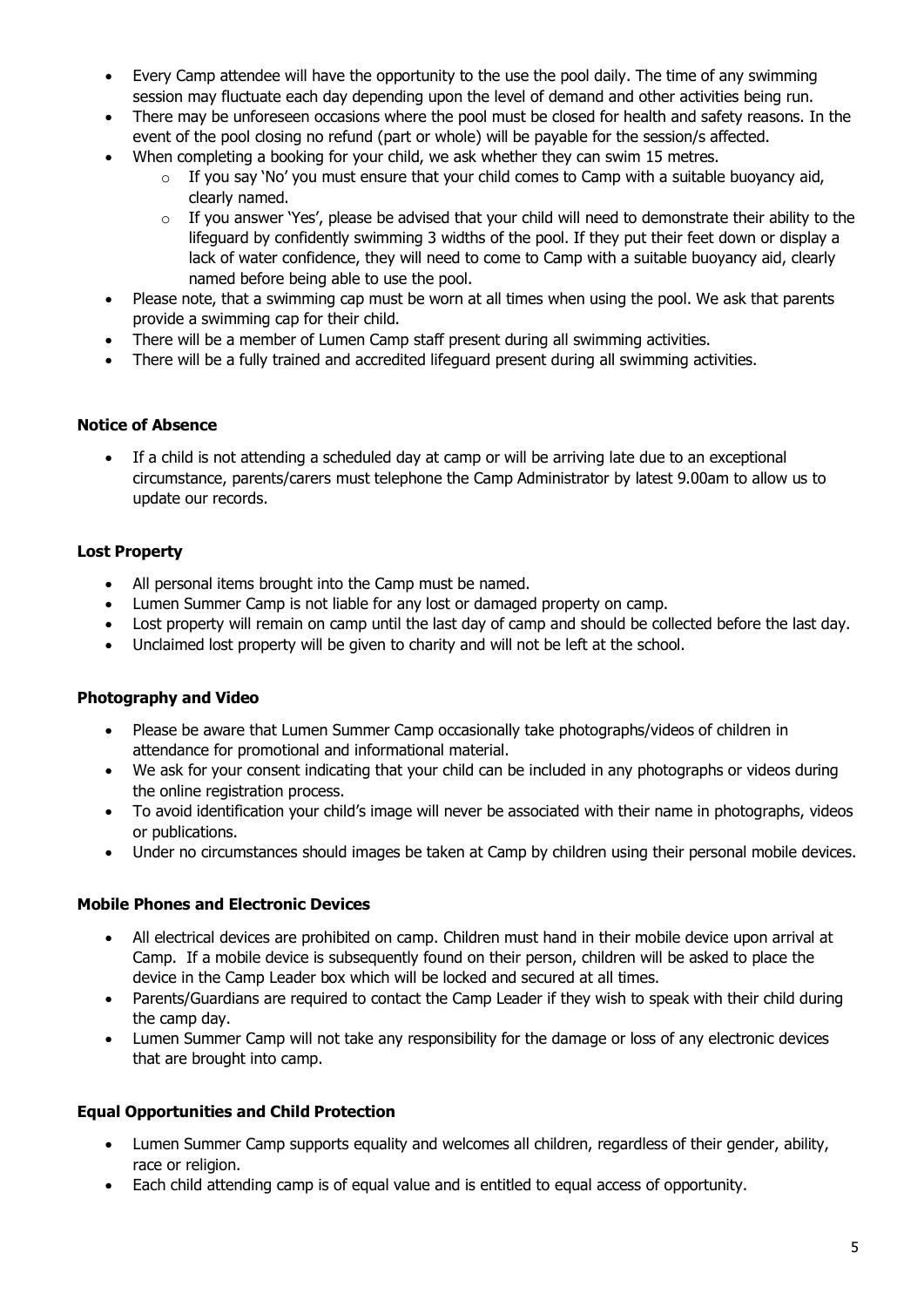- We operate a zero tolerance policy on discrimination or bullying of any kind. Please refer to our Code of Conduct below for more information.
- Lumen Summer Camp has legal obligations in relation to Child Protection.
- As a caring organisation, any suggestion of child abuse or neglect will be investigated and reported to our regulator, Ofsted, or other official agencies.

#### **Specific Needs and/or Medical Conditions**

- Lumen Summer Camp recognises that the needs of individual children vary, and will endeavour to accommodate children with specific needs and/or medical conditions within the camp environment.
- It is our policy not to exclude any child due to specific needs and/or medical conditions wherever possible.
- It is the responsibility of the parent/carer to record accurately any medical conditions and special educational needs or disabilities when registering their child online, so we can discuss how best to accommodate the child, and consider whether any reasonable adjustments can be made to ensure they are able to fully participate and enjoy the activities on camp within the staffing ratios provided for their age group.
- The needs of each child vary so decisions are made on a case-by-case basis and depend upon the level of support each individual child may require.
- We are not able to provide additional staff to support a child above the ratios of 1:8 for 3yr olds, 1:12 for 4 to 5yr olds, 1:16 for 6-7yr olds and 1:20 for 8yrs and over, irrespective of any specific needs or medical conditions.
- Lumen Summer Camp is unable to provide one to one support for children with additional needs.

### **Data Protection**

- We will use your details to contact you via email/mail or text with information about the Camp prior to the 25<sup>th</sup> July and while it is in operation. We will also contact you to invite you to take part in a parent Camp survey so that you have an opportunity to provide feedback on the service provided.
- Lumen Summer Camp adheres to the General Data Protection Regulation (GDPR) which took effect from 25th May 2018. In response to the associated changes to data protection legislation, Lumen Learning Trust's notices and policies regarding the processing of personal data reflect these requirements. These documents can be found on our website 'About Us' tab at [www.lumenlearningtrust.co.uk](http://www.lumenlearningtrust.co.uk/) and apply to Trust activities as well as individual schools within the Trust.

## **Parent Feedback**

- If you have concerns or suggestions, please tell us; we value your feedback and use it to develop and improve our services.
- If you have a concern regarding camp, this should initially be raised with your child's Camp Leader.
- If you are unable to resolve the issue, the Head of Operations of the Lumen Learning Trust will be advised, and will attempt to resolve the issue to your satisfaction.
- If you are still unsatisfied and wish to make an official complaint, then please submit a written complaint, following the procedure laid out in the Lumen Learning Trust complaints policy.
- Failing that you can contact Ofsted, our regulator, quoting the relevant site's registration number (as displayed at camp).
- If your concern regards a safeguarding issue, please contact [summercamp@lumenlearningtrust.co.uk.](mailto:summercamp@lumenlearningtrust.co.uk) Please note that this email will be checked regularly and is accessible by several people.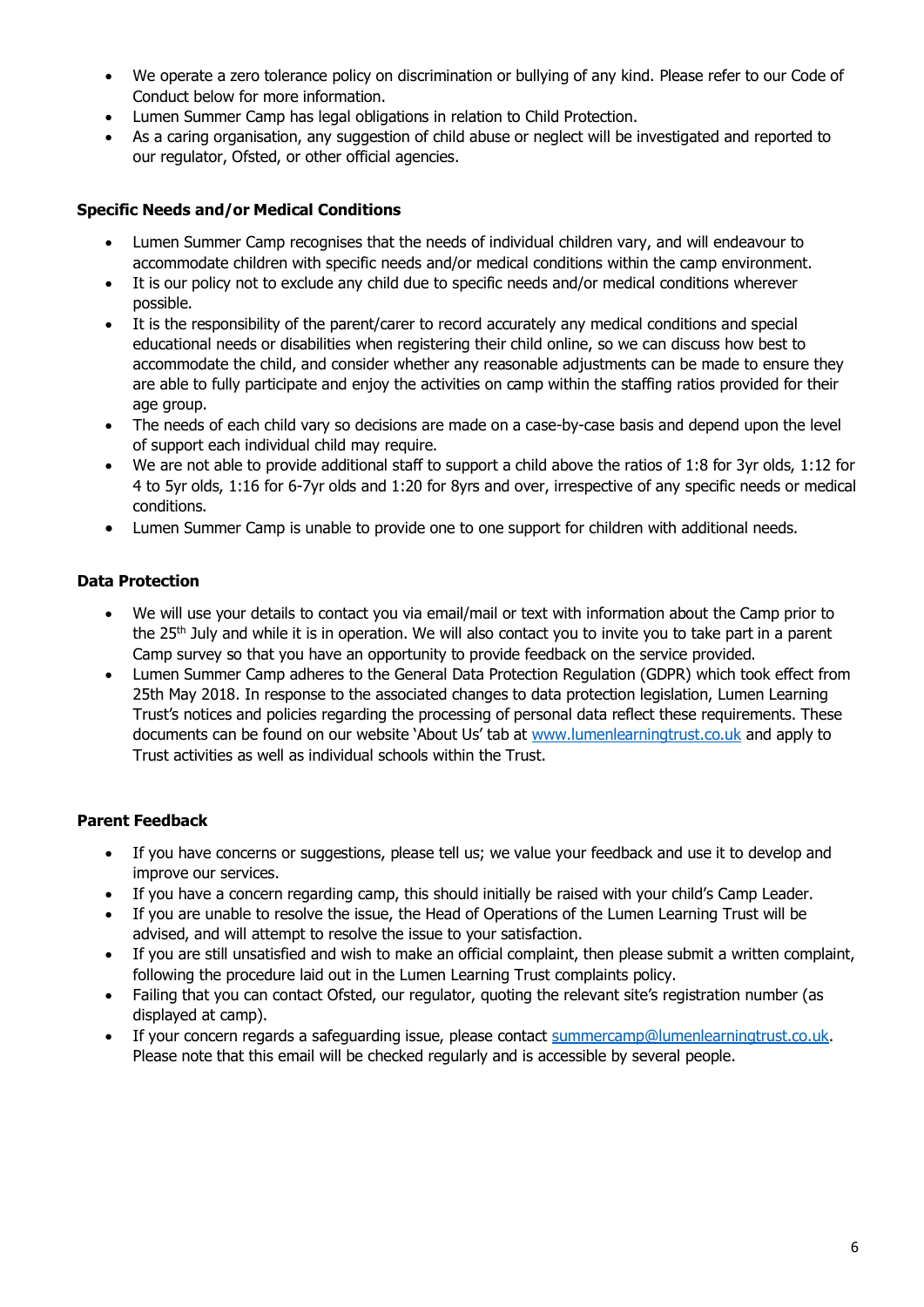# **LUMEN SUMMER CAMP BEHAVIOUR CODE OF CONDUCT**

- Lumen Summer Camp encourages a relaxed atmosphere on Camp and aims to promote positive behaviour at all times.
- We require every parent and child booking a place to consent to our Code of Conduct agreement, contained below.
- Failure to agree to the Code of Conduct agreement will result in immediate removal of the child from the Camp.
- We have a responsibility for ensuring the well-being and safety of all children in our care and have approved procedures for managing behaviour.
- Lumen Summer Camp follows a zero tolerance policy on discrimination, bullying and persistent poor behaviour of any kind, irrespective of any special needs.
- On rare occasions, and in more serious cases, we reserve the right to ask parents to remove children from camp. No refund will be made for any remaining days booked, and any costs associated with the exclusion, including transport home, will be the parents' responsibility.

### **By making a booking within our online system both the parent/s and child understands and agrees to our Code of Conduct. This ensures that both the adult and child understand the conduct expected as well the sanctions that will be implemented where rules are not followed.**

# **Parental Conduct**

For our Code of Conduct to work and help to ensure the best outcomes for our children, everybody needs to respect the professional relationships required at the Summer Camp. Our staff work to the highest expectations of professional conduct and are held to account should their behaviour fall short of our expectations. We therefore ask that all parents frame questions and concerns in a calm and respectful manner to prevent parental behaviour becoming an issue in itself.

I agree to:

- Make sure my child is at Summer Camp and collected on time or at the collection/drop-off service on time.
- Help my child to keep the behaviour expectations set by the Summer Camp.
- Support my child in understanding how to respond appropriately to reasonable requests.
- Inform the Summer Camp promptly if there are any problems that may affect my child's attendance or participation.
- Speak to the Summer Camp administrator in the first instance if I have a concern and use the appropriate escalation policy to achieve a resolution to that concern, rather than via other means (e.g. social media).
- Help my child to be organised about the clothing and packed lunch they need.
- Make sure my child wears appropriate clothing.
- Respect & trust the decisions made by the Summer Camp regarding my child's provision, including allocation to activities.
- Read and respond when necessary to communication which comes from the Camp.

## **Child Conduct**

I agree to:

- Always try to keep the promises we make in the Code of Behaviour.
- Respond appropriately to reasonable requests at all times.
- I will hand in my mobile device when I arrive at Camp each day.